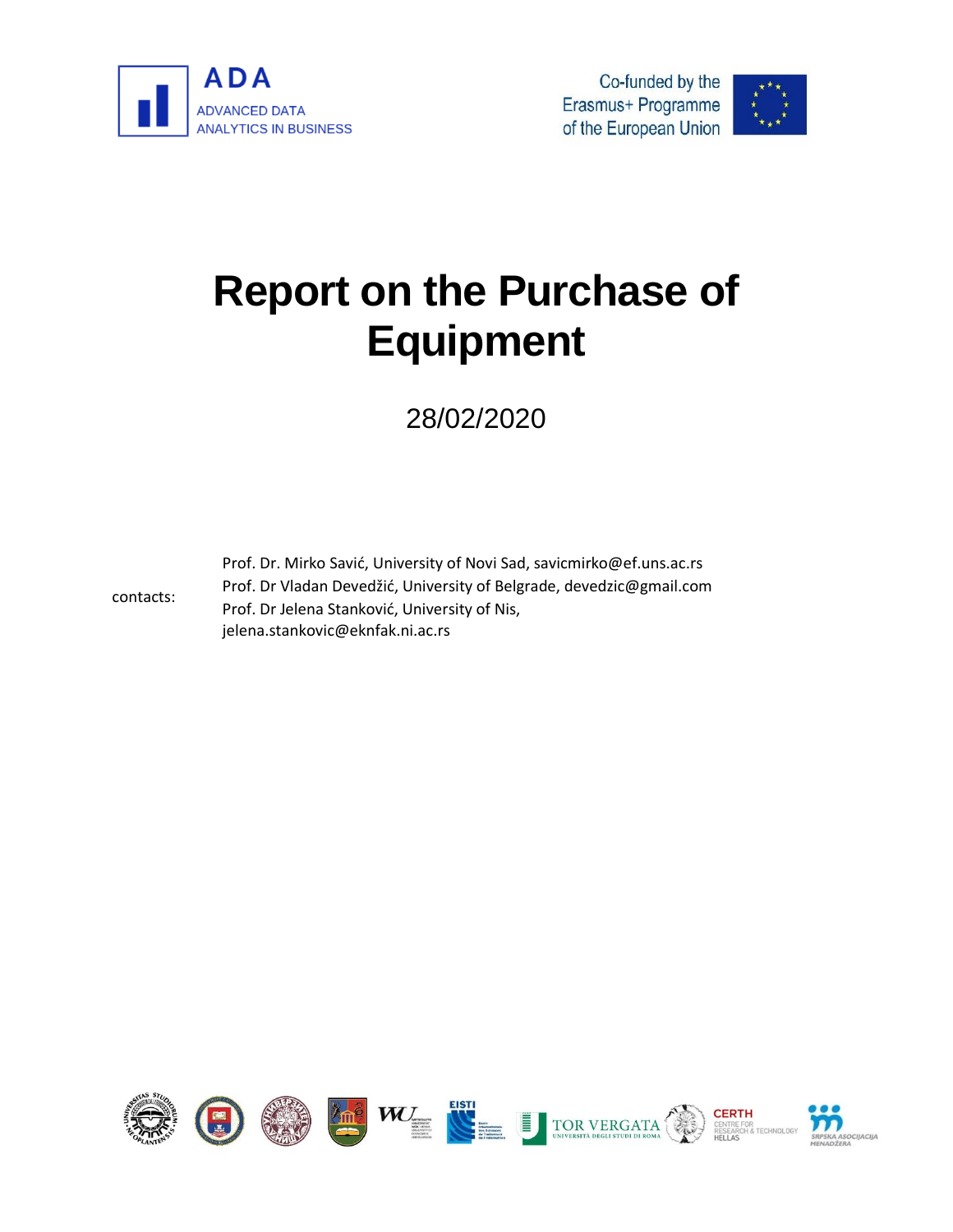| Project acronym:    | ADA                                   |
|---------------------|---------------------------------------|
| Project full title: | Advanced Data Analytics in Business   |
| Project No:         | 598829-EPP-1-2018-1-RS-EPPKA2-CBHE-JP |
| Funding scheme:     | ERASMUS+                              |
| Project start date: | November 15, 2018                     |
| Project duration:   | 36 months                             |

| Abstract |                             |  |  |  | This is the report about the first round of equipment purchase on the |  |
|----------|-----------------------------|--|--|--|-----------------------------------------------------------------------|--|
|          |                             |  |  |  | ADA project, after the first public purchase and instalation of       |  |
|          | equipment in February 2020. |  |  |  |                                                                       |  |

| Title of document:   | Report on the Purchase of Equipment 28/02/2020              |
|----------------------|-------------------------------------------------------------|
| Work package:        | WP 2: Preparations for implementation of new master program |
| Activity:            | 2.1 Equipment purchase                                      |
| Last version date:   | 28/02/2020                                                  |
| File name:           | 2.1.1 Report on the Purchase of Equipment                   |
| Number of pages:     |                                                             |
| Dissemination level: | Consortium                                                  |

#### VERSIONING AND CONTRIBUTION HISTORY

| Version | Date       | <b>Revision description</b> | Partner responsible |
|---------|------------|-----------------------------|---------------------|
| $V$ 1.0 | 28/02/2020 | First version               | JNS                 |

#### DISCLAIMER

The European Commission support for the production of this publication does not constitute an endorsement of the contents which reflects the views only of the authors, and the Commission cannot be held responsible for any use which may be made of the information contained therein.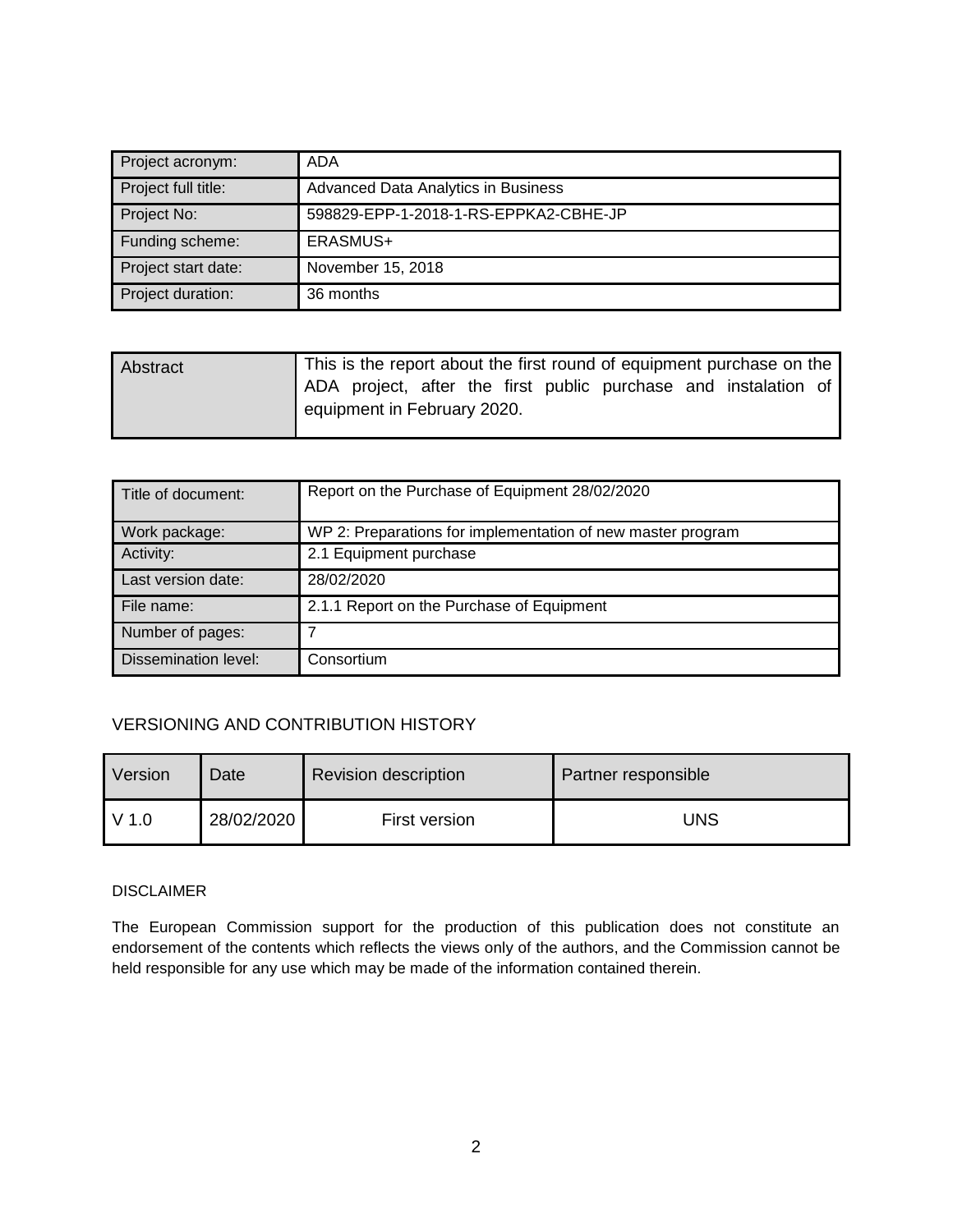## **Overview of the purchase of equipment**

Procedure for the purchase of equipment and public call started in April 2019. University of Novi Sad led the JOINT public procurement for all four universities. Serbian law defines the time frame for the tendering procedure so that the bids are submitted within 30 days of publication of invitation and the contract may be concluded at the earliest 10 days after the bid opening and consequent contract award declaration. The list of equipment for the first round of purchase is in the Annex 1 of this report.

Because of the changes of prices on the market, and also because of our conservative assessment of market prices, every partner has saved certain amount regarding the budget for equipment in EUR: UNS - 8,685; UB - 6,442; UNI - 3,186; UNIKG - 3,167; Total - 21,479. Since University of Novi Sad will expand the study program to last two years with 120 ECTS points (instead of previously 18 months and 90 ECTS), we got the approval from our project officer in EACEA to use the saved money to buy additional equipment in order to support the increased number of courses and work on the study program. Additional reason, which holds for all partners in the consortium, is that we have realized that additional equipment will be more than useful in order to conduct LLL courses in more efficient way. University of Belgrade will use the opportunity to replace some old equipment planned also for ADA study program: " The computer equipment used currently in UB labs for teaching is already years old and it happens that students have trouble using it when it comes to accessing online material. Time after time, computers that students use during classes simply block and need to be restarted. This can be especially critical in courses to be given as part of the new ADA study program, since several courses will be working with large datasets.". The second JOINT public purchase led by UNS will be announced in April 2019 and finished before the start of the new school year. The list of equipment for the second round of purchase is in the Annex 3 of this report.

The recapitulation of first public purchase is the following:

University of Novi Sad: UNS signed the contract with vendors on August 2019. The value of the contract was approximately 45,315 EUR. All equipment was delivered and installed at UNS until February 2020. One entire classroom at the Faculty of Economics was equipped with All-in-one computers, software, and accompanying equipment for teaching the business analytics on ADA master. Laptops and printers are distributed to teachers for the preparation of teaching materials for the study program. When it comes to the equipment, everything is ready for the start of ADA master in October 2020.

UB signed the contract with the vendor on September 30, 2019. The value of the contract was 47.558,24 EUR. The equipment has not been delivered, nor installed at UB yet, as of March 2020, due to procedural reasons. There have been administrative delays in the process of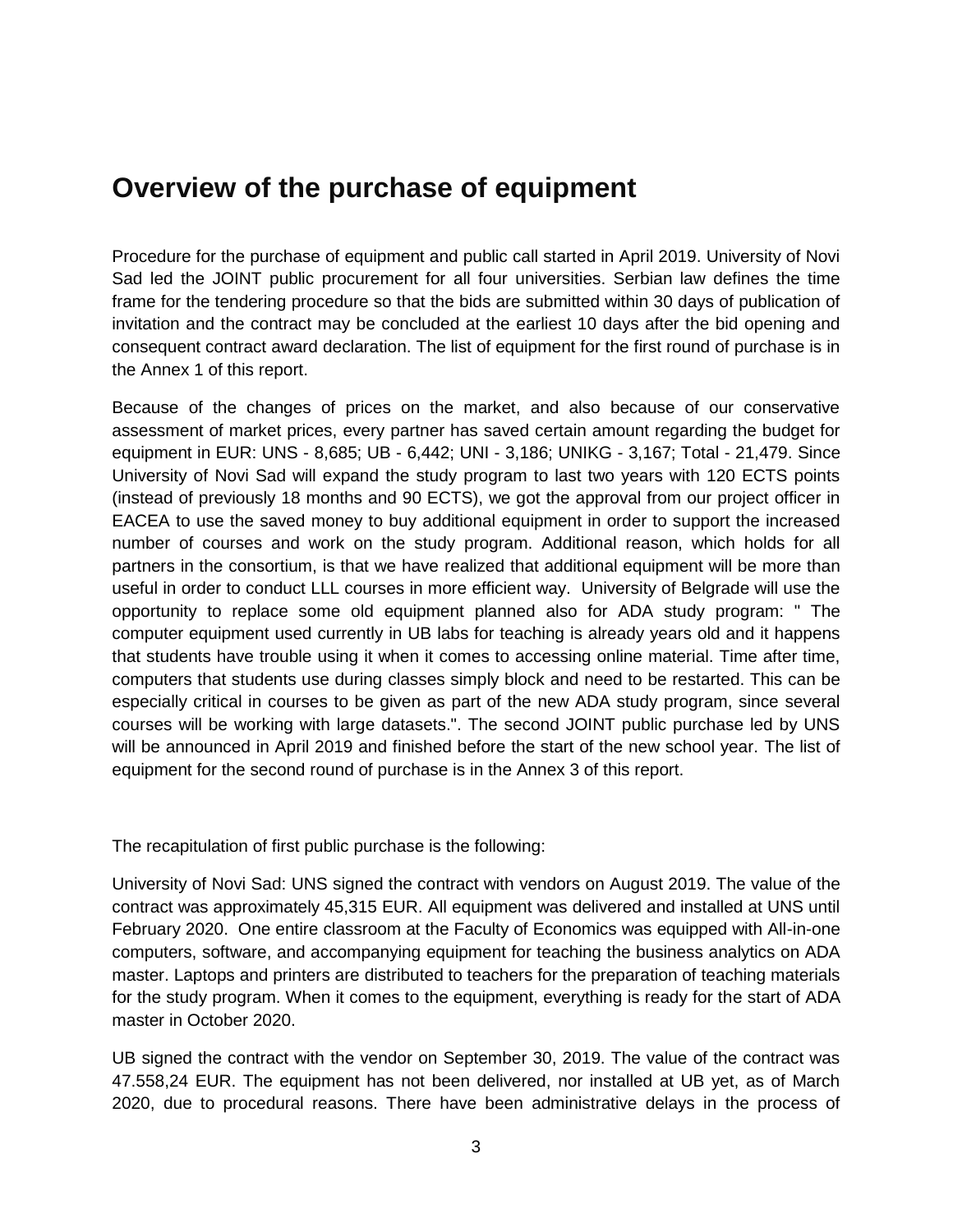signing the contract (30.9.2019.), then UB had to wait for the supplier to assemble all the equipment (3 months' deadline), but in the meantime the supply channels from China got disturbed due to Corona epidemic (then in China only) so it was necessary to wait for a few items that were not available at the time. During this process, the global pandemic lockdown started, and UB is still waiting for the equipment supply channels to recover.

At the University of Niš, so far, a number of preparatory activities have been carried out related to the accreditation of the master program ADA in Business. All the syllabi are prepared, as well as the technical materials (both in Serbian and English) according to requirements of National Accreditation Body. The workload of the planned teachers was checked and it was determined that there would be no problem for their engagement. The next step is to submit the materials for the approval of the Senate of UNI. At this moment, all the activities at the UNI are postponed during the Covid19 pandemic crisis. The materials will be submitted to National Accreditation Body, as soon as the approval of Senate of UNI is obtained. Due to recent development of situation with Covid-19 virus, it is not possible to assess when it will be possible to complete the remaining activities related to the accreditation of the master course ADA in Business, and that the planned first generation enrolment is likely to be delayed.

University of Kragujevac: UNIKG signed the contract with vendors in September 2019. The value of the contract was approximately 26,728 EUR. Unfortunately, due to Corona virus pandemic which has affected supply chains from China, vendor has officially notified authorities of UNIKG that it is not able to deliver purchased equipment in time defined by contract. We hope that delivery of purchased equipment will be realized as soon as possible.

Second purchase of the equipment is at the moment on hold, because of the recent Covid-19 pandemic, and we hope that right after the end of this pandemic, we will finish the second public call and install all equipment in our classrooms.

| <b>Partner</b> | Nature, type                                          | <b>Amount Excl. VAT</b> |
|----------------|-------------------------------------------------------|-------------------------|
|                | Server Equivalent to Server HP DL360 Gen9 E5-2630v3   | 3,500.00                |
| <b>UNS</b>     | (Xeon 8 core, 16GB)                                   |                         |
|                | Rack hard Drive Equivalent to HPE 1TB SATA 6G Midline | 1,000.00                |
| <b>UNS</b>     | <b>7.2K SFF</b>                                       |                         |
| <b>UNS</b>     | Server Rack Equivalent to HPE 14U Advanced Shock Rack | 1,000.00                |
|                | Rackmount Keyboard and Monitor Equivalent to HP       | 500.00                  |
| <b>UNS</b>     | TFT7600                                               |                         |
|                | All-in-One workstation with OS Equivalent to HP 24-   | 17,000.00               |
| <b>UNS</b>     | e005ny 8GB 256GB SSD x 20 pcs                         |                         |
|                | Switch Equivalent to Cisco SG250-26P-K9, 26-Port      | 1,000.00                |
| <b>UNS</b>     | 10/100/1000 Smart PoE x 1 pc                          |                         |
| <b>UNS</b>     | UPS Equivalent to PowerWalker 3000VA/2700W            | 1,000.00                |
| <b>UNS</b>     | Laptop Equivalent toHP EliteBook 840 G4 x 10 pcs      | 15,000.00               |

### **ANNEX 1 Specification of the equipment (First round)**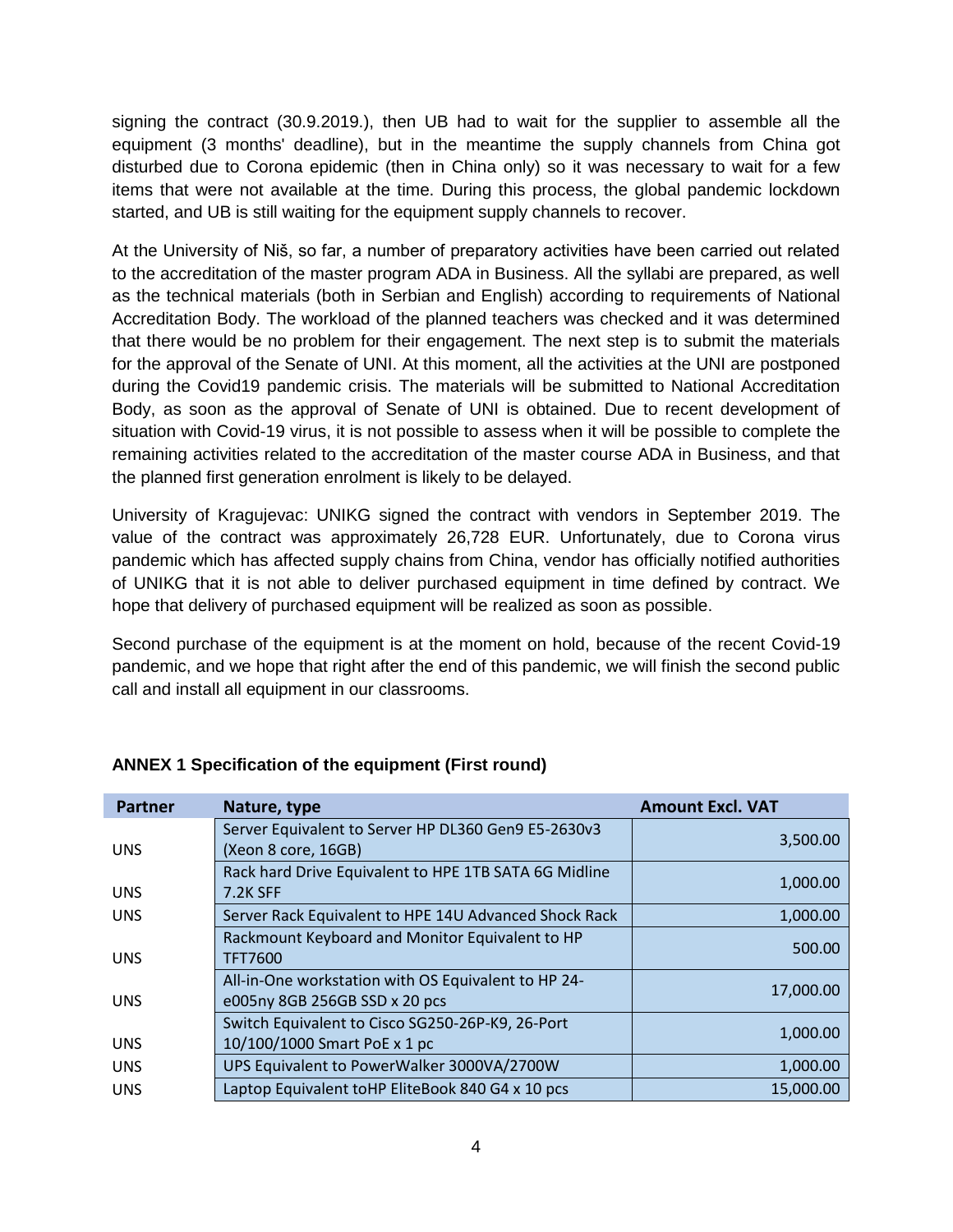| <b>UNS</b> | Laptop Equivalent Lenovo IdeaPad Yoga 730-13IKB<br>81CT0059YA x 1 pcs              | 1,650.00  |
|------------|------------------------------------------------------------------------------------|-----------|
| <b>UNS</b> | Laptop Equivalent MICROSOFT SURFACE PRO 6 x 4 pcs                                  | 5,000.00  |
| <b>UNS</b> | Secondary power supplay Micro ATX/Mini ITX x 10 pcs                                | 200.00    |
| <b>UNS</b> | Monitor 27" DELL LED P2719HC 27", IPS, 1920 x 1080 Full<br>$HD \times 1 pc$        | 300.00    |
| <b>UNS</b> | Memory modules DDR4 SDRAM x 10 pcs                                                 | 650.00    |
| <b>UNS</b> | Memory modules DDR3 SDRAM x 25 pcs                                                 | 750.00    |
|            | SAMSUNG SSD 512GB, 2.5", SATA III, 860 Pro Series x 32                             |           |
| <b>UNS</b> | pcs                                                                                | 5,450.00  |
|            | Laptop Equivalent to Lenovo Think                                                  |           |
| UB         | 81AX00EEYA/8GB/256GB x 34 pcs                                                      | 23,000.00 |
| UB         | Projector x 1 pcs                                                                  | 1,500.00  |
| UB         | Projector sheet VEGA EL S 180 x 1 pcs                                              | 300.00    |
|            | Switch Equivalent to Cisco SG250-26P-K9, 26-Port                                   | 600.00    |
| UB         | 10/100/1000 Smart PoE x 2 pcs                                                      |           |
|            | Rackmount Keyboard and Monitor Equivalent to                                       | 800.00    |
| UB         | HPTFT7600 x 1 pcs                                                                  |           |
| UB         | Laptop Equivalent to Asus ZenBook UX461 x 1 pcs                                    | 1,300.00  |
| UB         | Laptop Equivalent to MacBook Pro 2018 13, MR9R2ZE/A<br>x 2 pcs                     | 4,500.00  |
|            | Laptop Equivalent to Laptop Asus ROG GL703GM-EE032 x                               |           |
| UB         | 1 pcs                                                                              | 1,400.00  |
|            | Desktop i9-9900X/RTX 2080Ti/64GB/SSD1TB/HDD4TB x 1                                 | 3,200.00  |
| UB.        | pcs                                                                                |           |
| UB         | Input device Magic Keyboard x 1 pcs                                                | 100.00    |
|            | Laptop equivalent to Laptop HP Omen - 15-dc0007nm -                                | 1,600.00  |
| UB         | 4RM13EA x 1 pcs<br>UPS Equivalent to APC UPS BX1400UI 1400VA / 700W x              |           |
| UB         | 3 pcs                                                                              | 500.00    |
|            | Monitor Equivalent to Hewlett Packard Pavilion 32                                  |           |
| UB         | V1M69AA x 2 pcs                                                                    | 800.00    |
|            | Laptop Equivalent to MacBook Air 13 Retina MRE92ZE/A                               |           |
| UB         | x 3 pcs                                                                            | 4,800.00  |
| UB         | Laptop Equivalent to HP Omen dc0006nm x 1 pcs                                      | 1,400.00  |
|            | Laptop Equivalent to Asus ZenBook UX433FN-A5022R x 1                               |           |
| UB         | pcs                                                                                | 1,600.00  |
|            | Desktop Desktop Intel Core i7-8700K/16GB/ SSD250GB/                                | 1,400.00  |
| UB         | HDD 1TB / Nvidia RTX 2070 x 1pcs                                                   |           |
| UB         | Laptop Equivalent to Lenovo V320-17IKBR x 5 pcs                                    | 4,400.00  |
| UB         | Printer Equivalent to MFP Laser A3 HP M436nda                                      | 800.00    |
|            | Workstation, AMD Threadripper 2990WX/128GB/SSD                                     | 3,800.00  |
| UNI        | 250GB/HDD 1TB/RTX 2080/850W 1 pcs                                                  |           |
| <b>UNI</b> | Desctop computer, AMD Ryzen 5 2400g/8GB RAM/SSD<br>120GB/HDD 1TB/RX Vega 11 40 pcs | 11,700.00 |
| UNI        | Monitor 21.5" HP 22f IPS, 1920x1080 (Full HD) 5ms 40                               | 4,400.00  |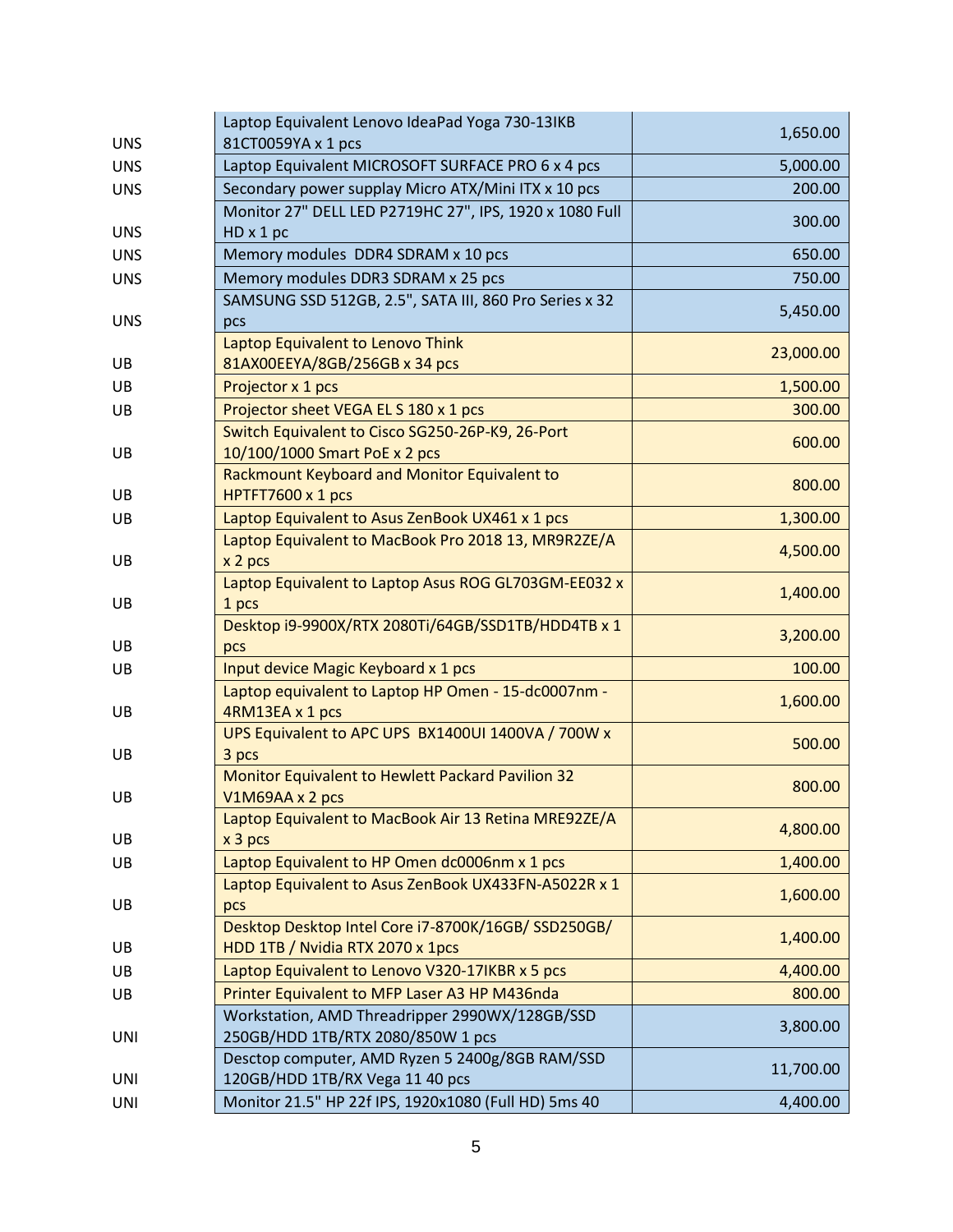|              | pcs                                                                       |           |
|--------------|---------------------------------------------------------------------------|-----------|
| UNI          | Keyboard + Mouse Genius Slimstar C130 40 pcs                              | 400.00    |
|              | UTP cable kat. 6A, Draka type UC500 S23 4P FRNC -                         | 200.00    |
| UNI          | tested up to 500MHz for 10GbE, 305m 1 ps                                  |           |
|              | Notebook HP Pavilion 15-cx0010nm (4RM14EA) 15.6"                          |           |
|              | FHD Intel Hexa Core i7 8750H 12GB 1TB+256GB SSD                           | 7,000.00  |
| UNI          | GeForce GTX1060 crni 4-cell 6 pcs                                         |           |
|              | Laptop HP 15-da0037nm Win10 Silver 15.6"FHD, Intel QC                     | 4,400.00  |
| <b>UNI</b>   | i5-8250U/8GB/256GB SSD/MX130 4GB 7 pcs                                    |           |
|              | Notebook HP 15-bs047nm - 2KG97EA Intel® Core™ i3                          | 4,000.00  |
| UNI          | 6006U 2.0GHz, 15.6", 256GB SSD, 8GB 10 pcs                                |           |
|              | Notebook Apple Macbook Pro 2017 Touch bar, 13", 512                       | 5,300.00  |
| UNI          | GB, Silver, International keyboard 3 pcs                                  |           |
|              | Notebook case TwelveSouth - BookBook for MacBook Air                      | 300.00    |
| UNI          | 13 inch 3 pcs                                                             |           |
|              | Desktop computer APPLE iMac 21.5" 4K Quad-core i5                         | 6,200.00  |
| <b>UNI</b>   | 3.4GHz / 8GB / 1TB 4 pcs                                                  |           |
|              | Printer HP Color LaserJet Pro MFP M281fdw - T6B82A                        | 1,200.00  |
| <b>UNI</b>   | Laser 4 pcs                                                               |           |
|              | Projector BENQ MH535 DLP, 1920 x 1080 (Full HD), 203                      | 700.00    |
| <b>UNI</b>   | W 1 pcs                                                                   |           |
| UNI          | Interactive board HITACHI TrauBoard FX-89WE2 1 pcs                        | 1,000.00  |
|              | Switch/router Lan Switch TP-Link TL-SG3452 T2600G-                        | 400.00    |
| <b>UNI</b>   | 52TS, 48x10/100/1000+ 4xSFP Gigabit 1 pcs                                 |           |
|              | Server Equivalent to Server HPE DL360 Gen10 10C4114                       | 2,223.00  |
| <b>UNIKG</b> | (CPU Xeon S-4114, RAM 16GB)                                               |           |
|              | Hard disc Equivalent to HP 1.2 TB 12G SAS 10K 2.5in SC                    | 743.00    |
| <b>UNIKG</b> | <b>ENT HDD x 2pcs</b>                                                     |           |
|              | Hard disc Equivalent to Lenovo 600 GB 10K 6GBPS SAS                       | 1,115.00  |
| <b>UNIKG</b> | 2,5 inch-sff x 3pcs                                                       |           |
|              | Desktop computer Equivalent to DELL Vostro 3670 MT                        | 15,200.00 |
| <b>UNIKG</b> | Intel <sup>®</sup> Core <sup>™</sup> i5-8400 2.8 GHz x 30pcs              |           |
|              | Monitor Equivament to HP 22y (2YV09AA) TN monitor                         | 2,432.00  |
| <b>UNIKG</b> | 21.5" x 30pcs                                                             |           |
| <b>UNIKG</b> | Laptop Equivalent to HP Gaming Pavilion - 15-cx0010nm -<br>4RM14EA x 2pcs | 2,162.00  |
|              |                                                                           |           |
| <b>UNIKG</b> | Laptop Equivalent to Asus ZenBook UX461UN-E1022R                          | 1,250.00  |
|              | Laptop Equivalent to Laptop DELL Inspiron 15 3576 -                       | 2,567.00  |
| <b>UNIKG</b> | NOT12199 x 4pcs                                                           |           |
| <b>UNIKG</b> | Server Equivalent to Dell OptiPlex 5060 MT                                | 892.00    |
| <b>UNIKG</b> | Router Equivalent to MikroTik CCR1009-7G-1C-1S+                           | 440.00    |
|              | WiFi Router/Access Point Equivalent to MikroTik                           | 256.00    |
| <b>UNIKG</b> | RB4011iGS+5HacQ2HnD-IN                                                    |           |
|              | Projector Equivalent to EPSON EB-U42 3LCD, UHE, 1920 x                    | 620.00    |
| <b>UNIKG</b> | 1200                                                                      |           |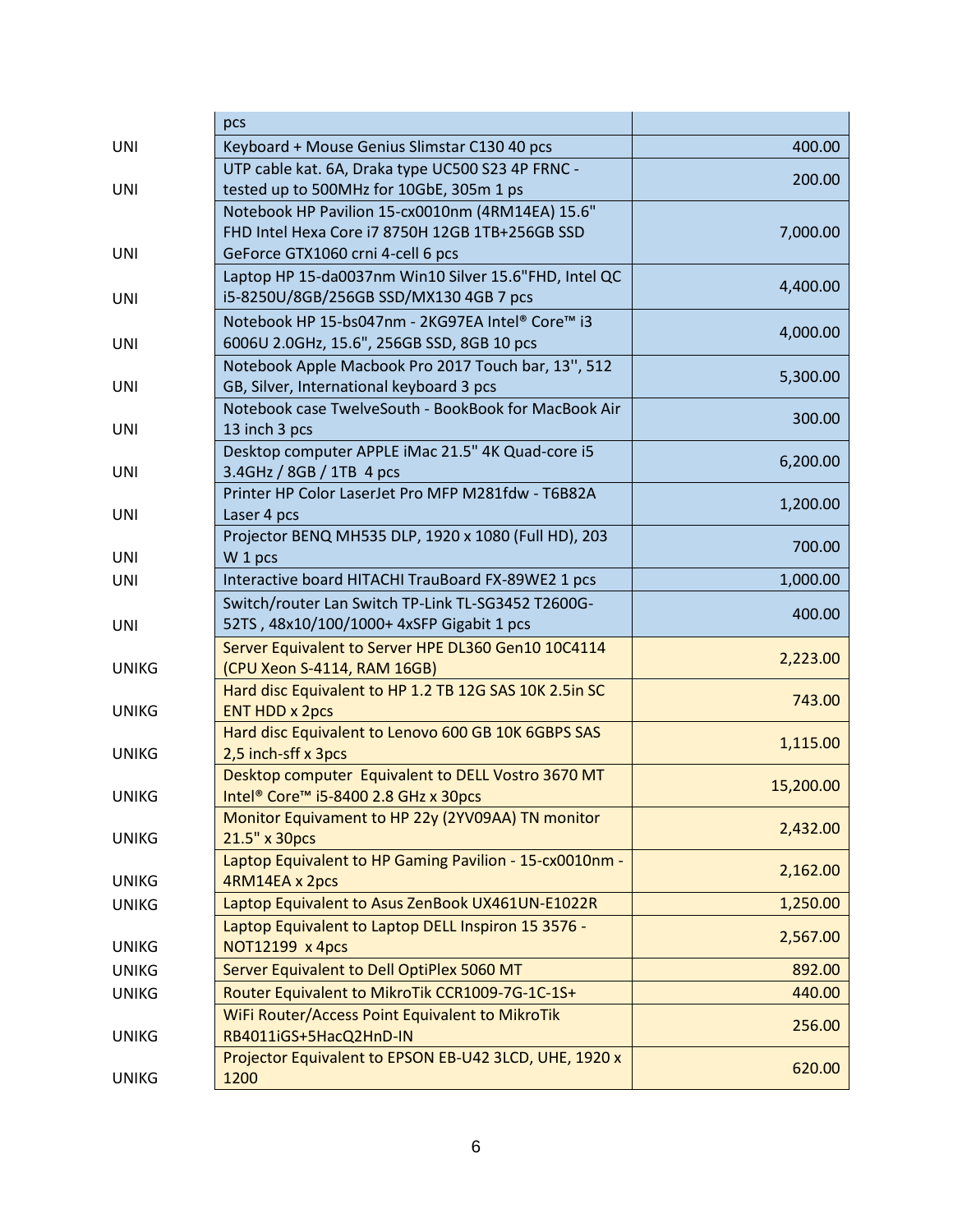| Partner      | <b>Amount in EUR</b> |
|--------------|----------------------|
| UNS          | 8,685                |
| UB           | 6,442                |
| UNI          | 3,186                |
| UNIKG        | 3,167                |
| <b>Total</b> | 21,479               |

### **ANNEX 2 Remaining budget after the first purchase of equipment**

### **ANNEX 3 Specification of the equipment (Second round)**

| <b>Partner</b> | Nature, type                                                         | <b>Amount Excl. VAT</b> |
|----------------|----------------------------------------------------------------------|-------------------------|
|                | Desktop Equivalent to HP Desktop Pro G2 - 5QL11EA with OS            | 4,000.00                |
| <b>UNS</b>     | (Wndows 10 Pro 64bit) x 8 pcs                                        |                         |
| <b>UNS</b>     | Monitor Equivalent to HP EliteDisplay E243 - 1FH47AA x 8 pcs         | 1,440.00                |
| <b>UNS</b>     | Quadcopter Equivalent to DJI Dron Mavic 2 Pro x 1 pc                 | 1,200.00                |
| <b>UNS</b>     | Projector Equivalent to BENQ MW535 x 3pcs                            | 1,200.00                |
| <b>UNS</b>     | Laser Printer Equivalent to HP LaserJet Pro MFP M227sdn x 1 pc       | 150.00                  |
| <b>UNS</b>     | Tablet Equivalent to Samsung Galaxy tab S5e x 2 pcs                  | 700.00                  |
| <b>UB</b>      | Desktop computers with OS x 4 pcs                                    | 2,320.00                |
| <b>UB</b>      | Laptop Equivalent to HP ProBook 250 G7 6BP50EA x 5 pcs               | 3,200.00                |
| UB             | Switch Equivalent to CISCO SG-300-52 52-port SRW2048-K9-EU x 1 pc    | 900.00                  |
|                | Interactive Whiteboard Equivalent to HITACHI TrauBoard FX-89WE2 x    |                         |
| <b>UNI</b>     | 1 <sub>pc</sub>                                                      | 815.00                  |
| UNI            | Projector Equivalent to EPSON EB-675Wi 3LCD x 1 pc                   | 1,420.00                |
| UNI            | Conference Camera Equivalent to Logitech BCC950 x 1 pc               | 215.00                  |
| <b>UNI</b>     | Portable Speakerphone Equivalent to JABRA SPEAK 510 x 1 pc           | 145.00                  |
| <b>UNI</b>     | Flatbed Scanner Equivalent to HP ScanJet Pro 3500 f1 (L2741A) x 1 pc | 335.00                  |
| <b>UNI</b>     | Laser Printer Equivalent to HP M454dw - W1Y45A x 1 pc                | 245.00                  |
| <b>UNIKG</b>   | External SSD Enclosure Equivalent to LC Power LC-M2-C-NVME x 1 pc    | 25.00                   |
|                | SSD Controller Equivalent to ADATA SSD XPG SX6000 Pro ASX6000PNP-    | 45.00                   |
| <b>UNIKG</b>   | 256GT-C x 1 pc                                                       |                         |
| <b>UNIKG</b>   | SSD Equivalent to BioStar S120 Plus Series 512GB x 2 pcs             | 95.00                   |
| <b>UNIKG</b>   | SSD Equivalent to Silicon Power Ace A55 256GB x 14 pcs               | 465.00                  |
|                | Laptop with OS Equivalent to HP EliteBook 840 G6 I5-8265U with       | 1,035.00                |
| <b>UNIKG</b>   | Windows 10 Pro x 1 pc                                                |                         |
|                | Docking Station Equivalent to HP USB-C Dock G5 - 5TW10AA USB-C x 3   | 530.00                  |
| <b>UNIKG</b>   | pcs                                                                  |                         |
| <b>UNIKG</b>   | Projection Screen (Wall) Equivalent to VISION 240x240 x 1pc          | 75.00                   |
| <b>UNIKG</b>   | Soundspeaker Equivalent to Genius SP-HF500A 2.0 x 1 pc               | 35.00                   |
|                | WiFi Router / Access Point Equivalent to MikroTik                    | 475.00                  |
| <b>UNIKG</b>   | RB4011iGS+5HacQ2HnD-IN x 2 pcs                                       |                         |